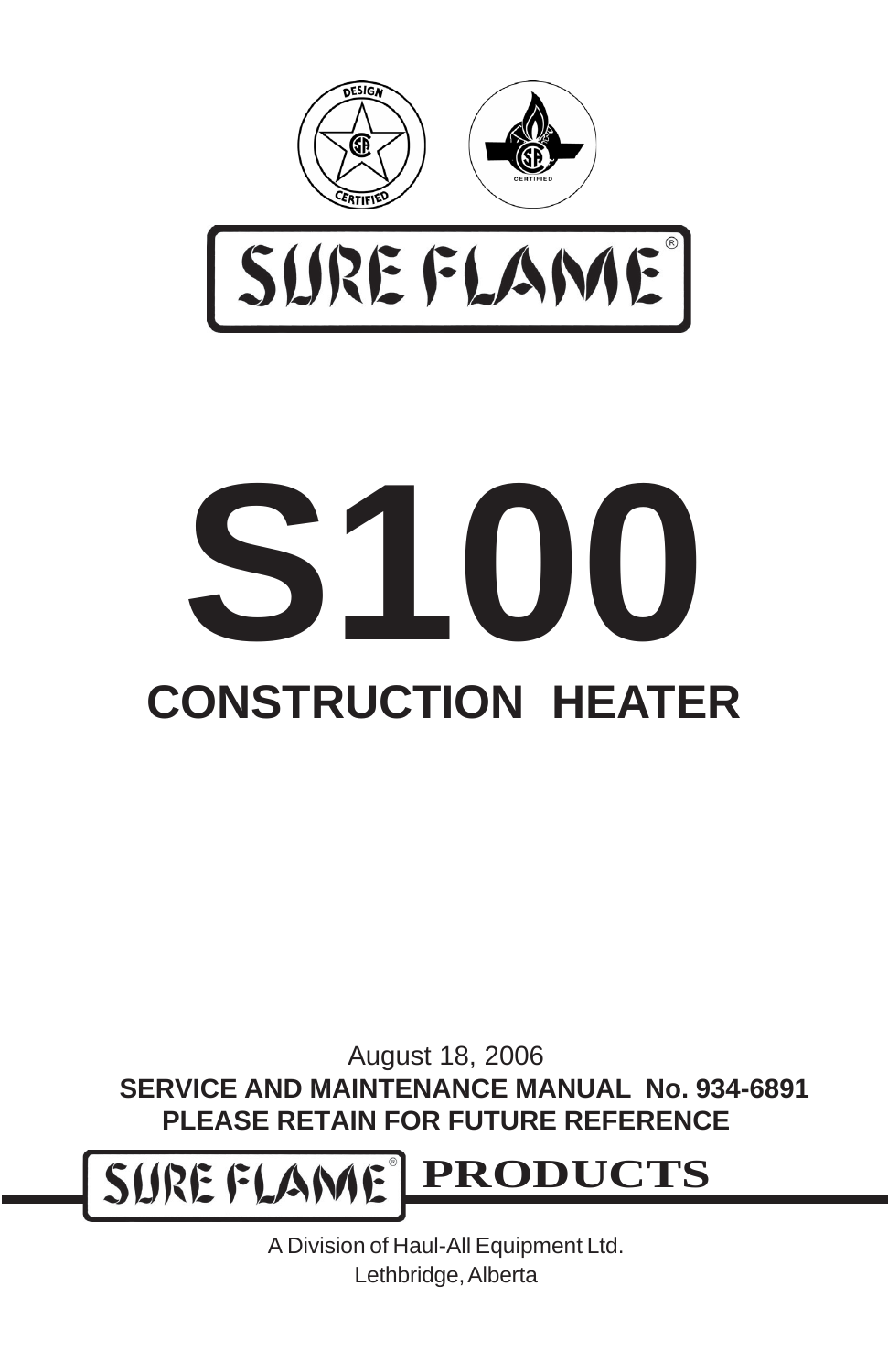## **S100 CONSTRUCTION HEATER**

## **GENERAL HAZARD WARNING**

**Failure to comply with the precautions and instructions provided with this heater, can result in death, serious bodily injury and property loss or damage from hazards of fire, explosion, burn, asphyxiation, carbon monoxide poisoning, and/or electrical shock.**

**Only persons who can understand and follow the instructions should use or service this heater.**

**If you need assistance or heater information such as an instruction manual, labels, etc. Contact the manufacturer.**



**Fire, burn, inhalation, and explosion hazard. Keep solid combustibles, such as building materials, paper or cardboard, a safe distance away from the heater as recommended by the instructions. Never use the heater in spaces which do or may contain volatile or airborne combustibles, or products such as gasoline, solvents, paint thinner, dust particles or unknown chemicals.**

## **WARNING**

#### **Not for home or recreational vehicle use**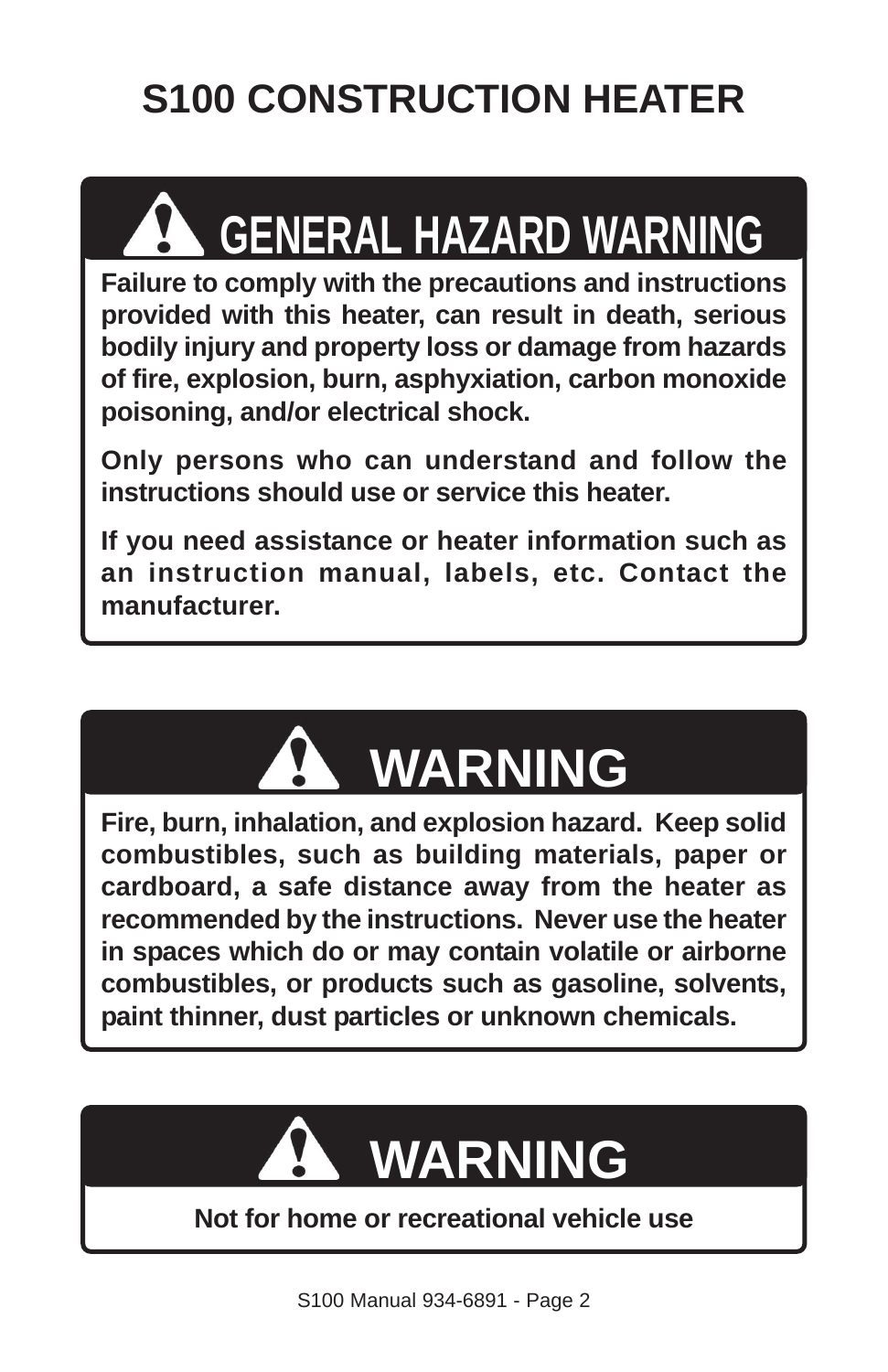## **READ THIS WARNING FIRST !**

The heater is designed and approved for use as a construction heater under CSA 2.14-2000 and ANSI Z83.7-2000. The primary purpose of construction heaters is to provide temporary heating of buildings under construction, alteration, or repair and to provide temporary emergency heat. Properly used the heater provides safe economical heating. Products of combustion are vented into the area being heated.

The heater is not designed as an Unvented Gas Fired Room Heater under ANSI-Z21.11.2 and should not be used in the home.

ANSI A119.2(NFPA 501C)-1987 Recreational Vehicle Standard prohibits the installation or storage of LP-Gas containers even temporarily inside any recreational vehicle. The standard also prohibits the use of Unvented Heaters in such vehicles.

**Gas inspection authorities in Canada require that the installation and maintenance of heaters and accessories be accomplished by qualified gas fitters.**

**Installation must comply with local codes, or in the absence of local codes, with the** *Natural Gas and Propane Installation Code CSA-B149.1***, the** *National Fuel Gas Code ANSI Z223.1/NFPA 54* **and the** *Standard for the Storage and Handling of Liquified Petroleum Gases ANSI/NFPA 58***.**

We cannot anticipate every use which may be made for our heaters. CHECK WITH YOUR LOCAL FIRE SAFETY AUTHORITY IF YOU HAVE QUESTIONS ABOUT LOCAL REGULATIONS.

Other standards govern the use of fuel gases and heat producing products in specific applications. Your local authority can advise you about these.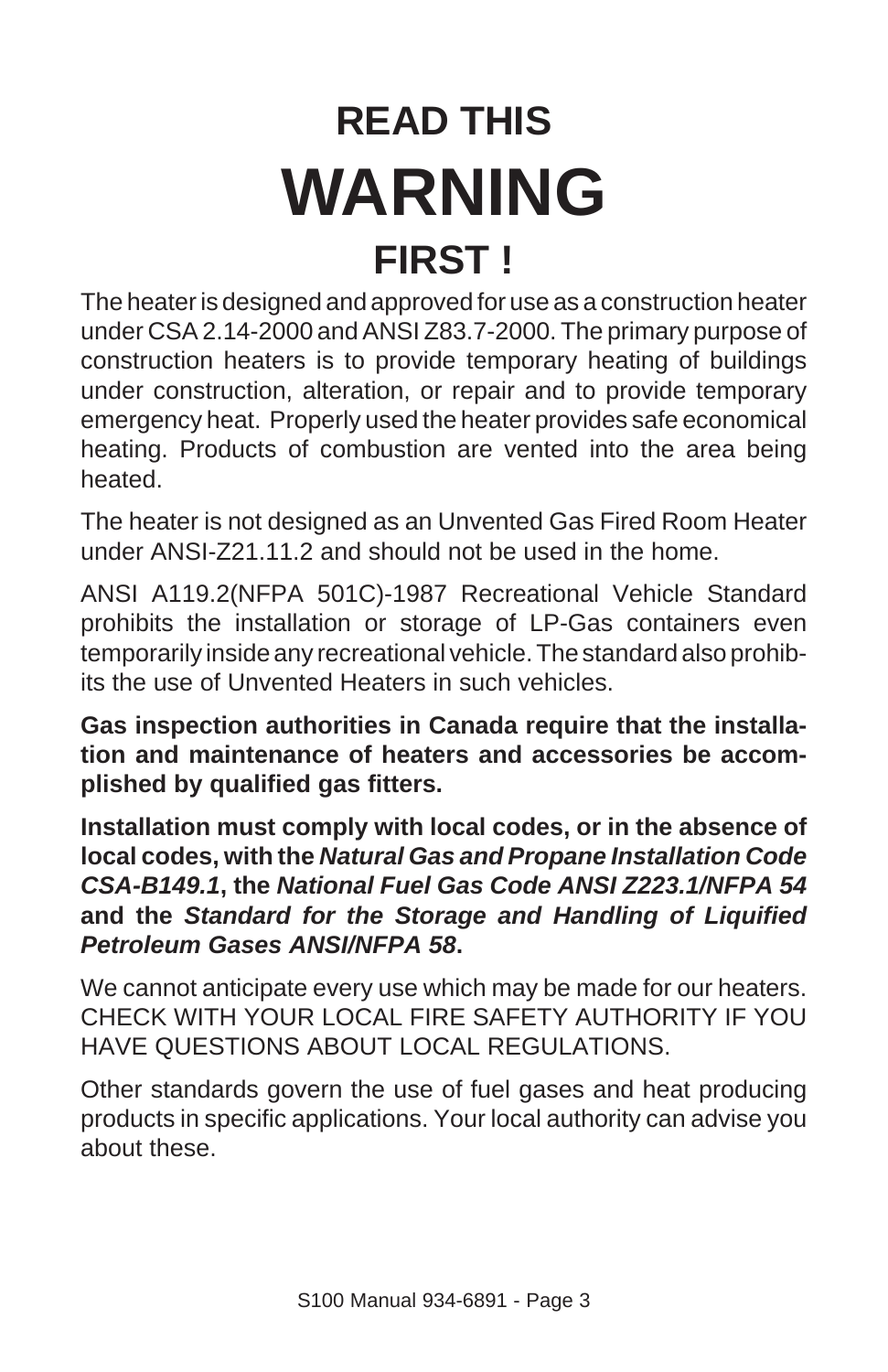## **S100 CONSTRUCTION HEATER**

## **FOR YOUR SAFETY**

#### **DO NOT USE THIS HEATER IN A SPACE WHERE GASOLINE OR OTHER LIQUIDS HAVING FLAMMABLE VAPOURS ARE STORED OR USED.**

## **CONTENTS**

| . |  |
|---|--|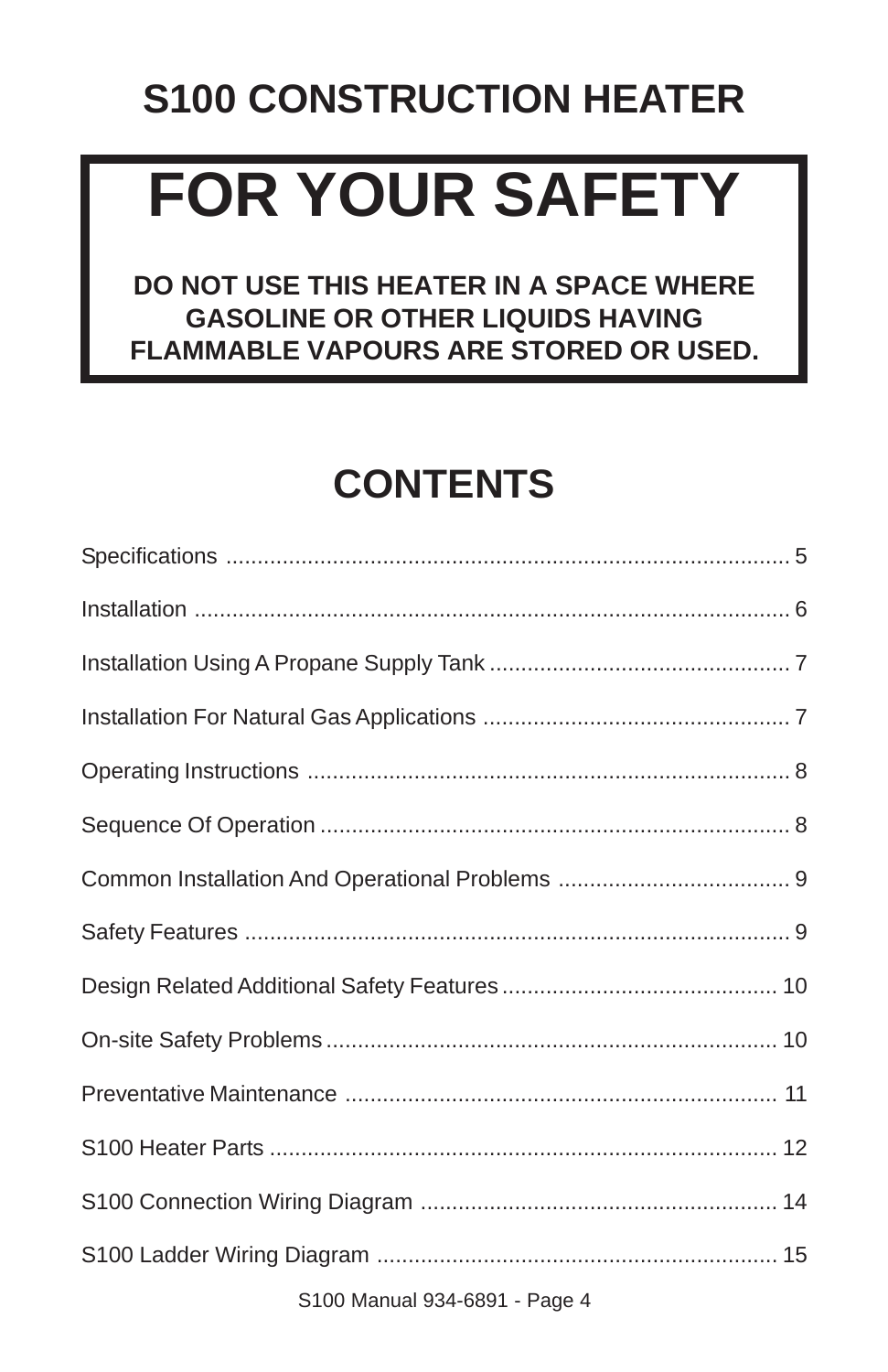## **SPECIFICATIONS**

Model No. S100 Construction Heaters

CSA Certified to CSA 2.14-2000 and ANSI Z83.7-2000 Gas Fired Unvented Construction Heater

| Gases:                    | Natural or Propane                         |
|---------------------------|--------------------------------------------|
| Capacity:                 | 100,000 Btu/h (29 kW) maximum              |
| Orifice Size:             | 43 DMS (x10)                               |
| Blower:                   | 1,300 cfm (615 l/s)                        |
| <b>Electrical Rating:</b> | 115 volts, 60 Hz., 4 amps, single<br>phase |

Gas Supply:

| Inlet Pressure          |               | Manifold Pressure |
|-------------------------|---------------|-------------------|
| Max. W.C.               | Min.W.C.      | Max.W.C.          |
| Propane $14"$ (3.5 kPa) | 5" (1.25 kPa) | $0.4"$ (100 Pa)   |
|                         |               |                   |

Natural 14" (3.5 kPa) 5" (1.25 kPa) 1.1" (275 Pa) (Minimum inlet pressure is for purpose of input adjustment)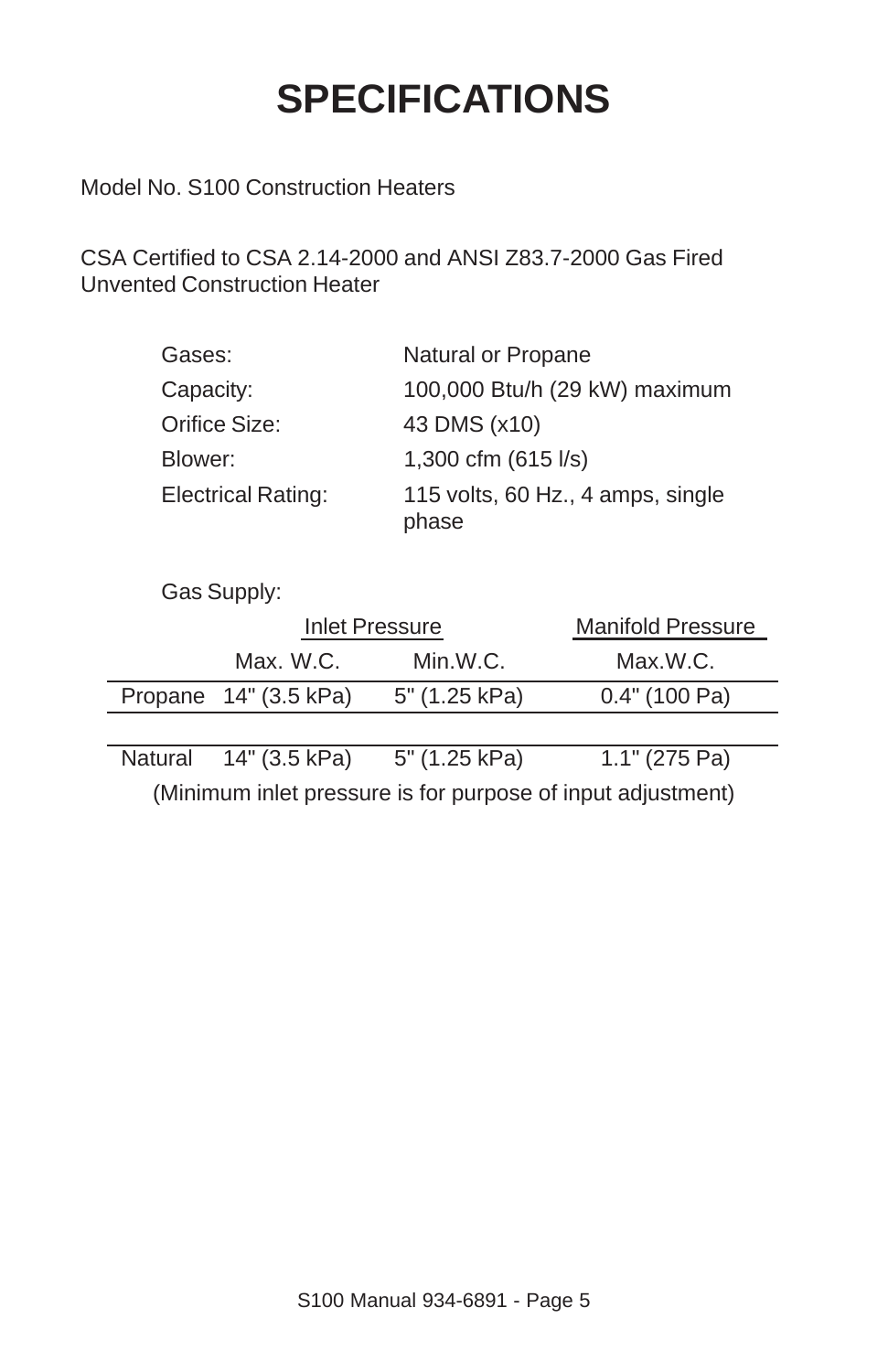## **INSTALLATION**

The Sure Flame Model S100 Construction Heater is a direct fired gas heater intended to be used primarily for the temporary heating of buildings under construction, alteration, or repair. Since all the products of combustion are released into the area being heated, it is imperative that adequate ventilation is provided. The flow of supply air and combustion gases must not be obstructed in any way. Do not use the heater with ductwork as this will restrict the flow of supply air.

1 Install the heater in a horizontal position at least 10 feet (3m) in Canada or 6 ft. (1.83 m) in the U.S. from any LP-gas container. Allow the following clearances from any combustible materials:

|         | Front Outlet: 8 feet (2.4 m) | Sides: | 2 feet $(0.6 \, \text{m})$ |
|---------|------------------------------|--------|----------------------------|
| Intake: | 2 feet $(0.6 \, \text{m})$   | Top:   | 4 feet (1.2 m)             |

Front Outlet must not be directed at any LP-gas container within 20 feet (6 m).

Also make sure that no flammable vapours are present in the space where the heater is being used.

- 2 When connecting the heater to a natural gas or propane supply line ensure that the pressure at the heater inlet is within the specified range. Excessive pressure (over 1/2" psi) will damage the controls and void the warranty.
- 3 Visually inspect the hose assembly and ensure that it is protected from traffic, building materials, and contact with hot surfaces. If it is evident that there is excessive abrasion or wear, or the hose is cut, it must be replaced.
- 4 After installation, check the hose assembly for gas leaks by applying a water and soap solution to each connection.
- 5 Connect the heater to an adequate 115 volt electrical supply as specified on the rating plate. For protection against shock hazard the supply cord must be plugged directly into a properly grounded three-prong receptacle.
- 6 In all applications, install the heater in such a manner that it is not directly exposed to water spray, rain and/or dripping water.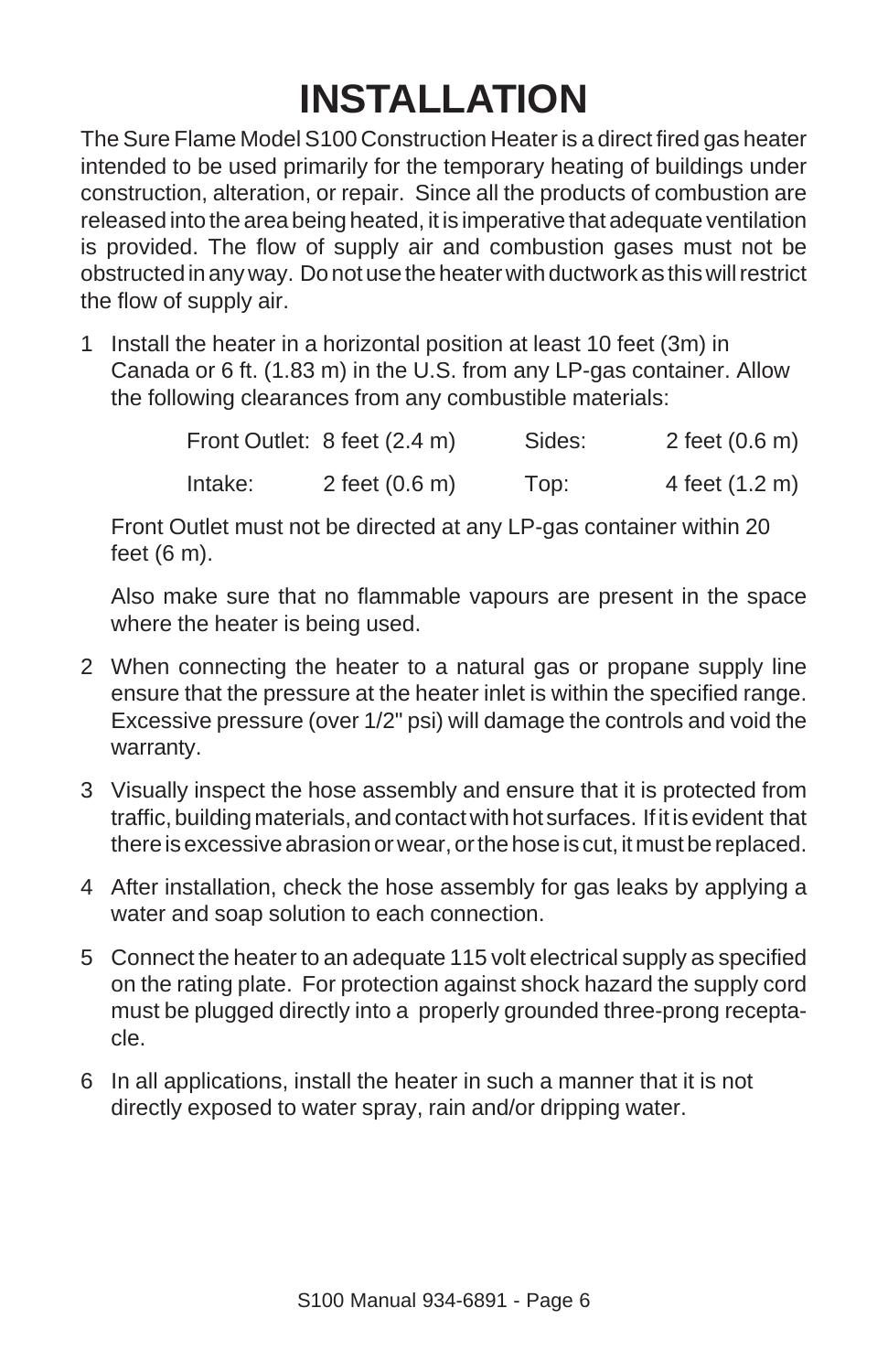### **INSTALLATION USING A PROPANE SUPPLY TANK**

- 1 When installing the heater for use with propane gas, set the gas selector valve to "Propane".
- 2 Arrange the propane supply system to provide for vapour withdrawal from the operating container. Supplying liquid propane to the heater is dangerous and will damage the components. Another regulator must be installed on the heater to reduce the pressure from this regulator to a maximum inlet pressure of 1/2 psi.
- 3 Ensure that for the surrounding temperature the size and capacity of the propane supply container is adequate to provide the rated Btu/h input to the heater.
- 4 Turn off the propane supply valve at the container when the heater is not in use.
- 5 The installation must conform with local codes, or in the absence of local codes, with *CSA-B149.1 Natural Gas and Propane Installation Code* or with the *Standard for the Storage and Handling of Liquedied Petroleum Gases, ANSI/NFPA 58*.
- 6 When the heater is to be stored indoors the propane container must be disconnected from the heater and the container moved away and stored in accordance with the above National Standard.

#### **INSTALLATION FOR NATURAL GAS APPLICATIONS**

- 1 When installing the heater for use with natural gas, set the gas selector valve to the "Natural" position.
- 2 A regulator must be installed on the heater to ensure that the pressure to the heater does not exceed 1/2 psi inlet pressure.
- 3 The installation of this heater to a natural gas supply must conform with all applicable local codes, or in the absence of local codes, with *CSA-B149.1 Natural Gas and Propane Installation Code* or with the *National Fuel Gas Code ANSI Z223.1/NFPA 54.*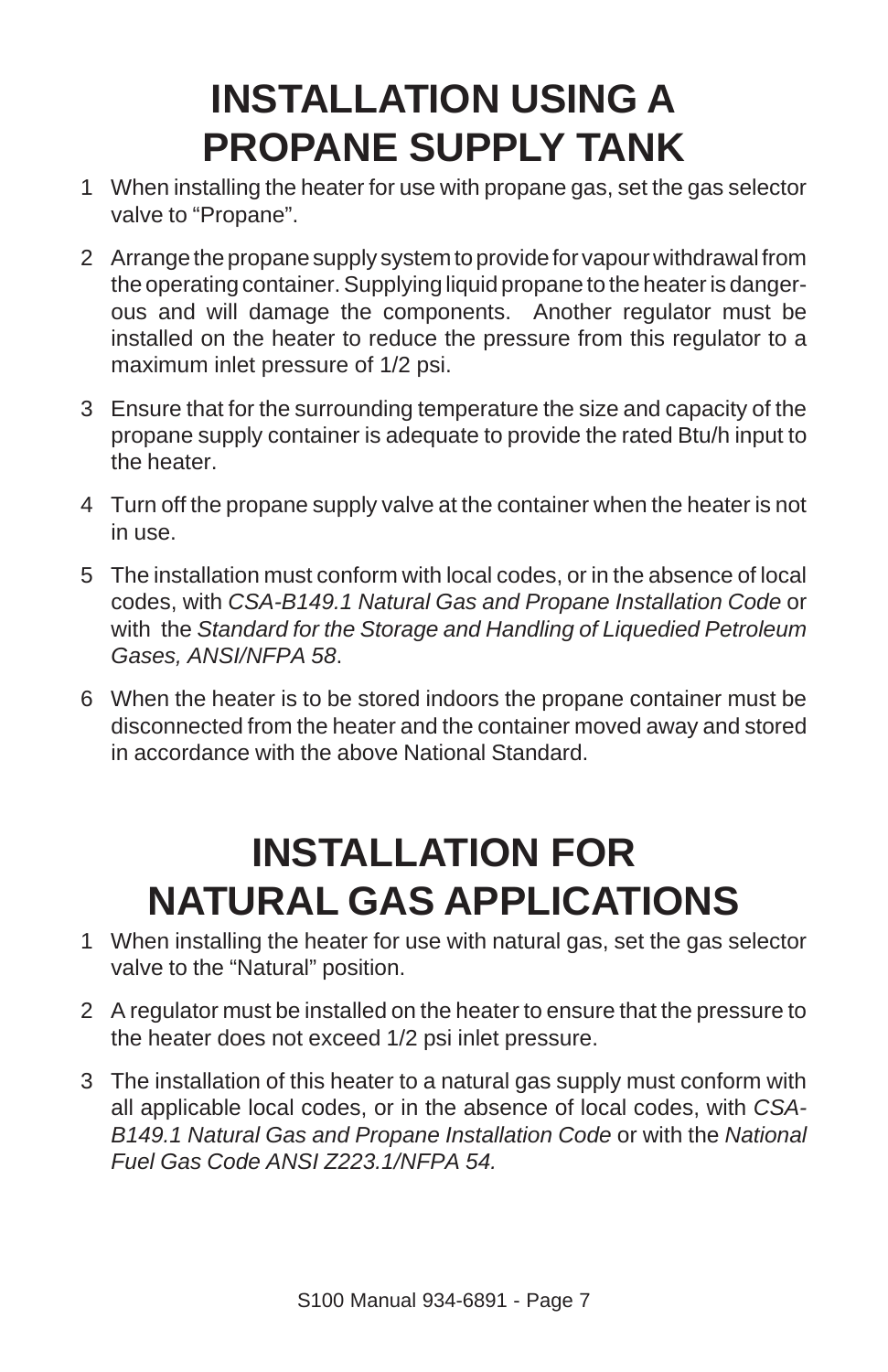## **OPERATING INSTRUCTIONS**

1 Set GAS SELECTOR VALVE to gas being used. The conversion shall be done by the owner or lessor of the equipment.

**NOTE:** When using Propane Gas the Selector Valve **must** be in the PROPANE position.

- 2 Ensure the MANUAL VALVE (blue knob at rear of heater) is in the "ON" position.
- 3 Connect power 115 volt supply.
- 4 Open gas supply.
- 5 Push START button AND HOLD FOR 5 SECONDS
- 6 To stop, turn gas off.

The appliance area should be kept clear and free from combustible materials, gasoline, and other flammable vapours and liquids.

Ensure that the flow of supply air and combustion gases is not obstructed.

The installation and operation of the heater shall comply with the code requirements specified by the authorities having jurisdiction.

General criteria for the use of construction heaters may be found in the applicable sections of the Natural Gas and Propane Installation Code CSA-B149.1.

#### **THE INSTALLATION AND MAINTENANCE OF THE HEATER MUST BE ACCOMPLISHED BY A QUALIFIED SERVICE PERSON.**

#### **SEQUENCE OF OPERATION**

- 1 Push start button AND HOLD FOR 5 SECONDS.
- 2 Relay closes.
- 3 Fan starts.
- 4 Fan reaches full speed and air switch closes.
- 5 Gas valve opens.
- 6 Spark is generated.
- 7 Flame rod senses flame, and then maintains flame.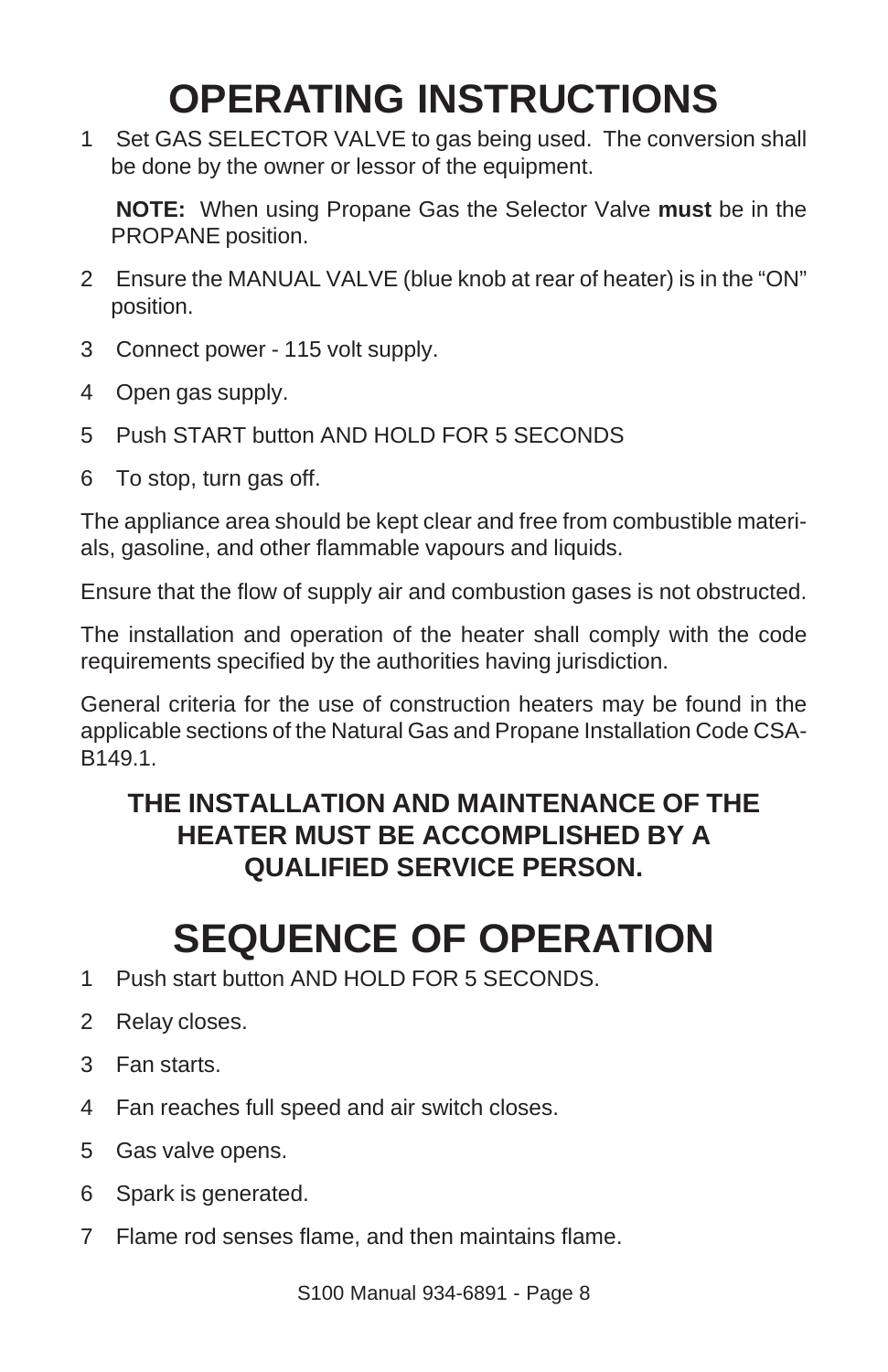### **COMMON INSTALLATION AND OPERATIONAL PROBLEMS**

1 LOW VOLTAGE

This is one of the most common problems and is usually the result of the supply cord having too small a wire gauge for its length. Low voltage results in the motor overheating, burnt relay contacts, or a relay that will not maintain contact.

- 2 SUPPLY LINE TOO SMALL
- 3 INSUFFICIENT VAPORIZATION AT SUPPLY

Normally caused by too small size of supply tank.

4 IMPROPER GAS SUPPLY PRESSURE

Usually a result of supply pressure being too high because of improper or lack of regulation.

5 DIRTY GAS SUPPLY

Dirty gas can cause strainers to plug or form a build-up in the burner orifice.

6 LACK OF PREVENTATIVE MAINTENANCE

Heaters must be cleaned as required, especially when used in a dirty environment.

7 IMPROPER SUPPLY OF FRESH AIR

It is normally recommended that the intake air of the heater be taken from outside the enclosed area. This provides a slight pressurization and prevents any problems associated with recirculation.

## **SAFETY FEATURES**

The Model S100 incorporates devices to detect the following:

| 1 | <b>LOSS OF FLAME</b> | Gas supply is shut off if flame is lost to<br>prevent raw gas from leaving the heater.                                          |
|---|----------------------|---------------------------------------------------------------------------------------------------------------------------------|
|   | 2 OVERHEATING        | High temperature limit switch in the com-<br>bustion chamber                                                                    |
| 3 | <b>LOSS OF POWER</b> | Total shutdown with manual restart re-<br>quired. Any one of the safety devices will<br>create a loss of power situation.       |
|   |                      | BLOCKED AIR SUPPLY A switch detects the differential pressure<br>in the combustion chamber and shuts down<br>when insufficient. |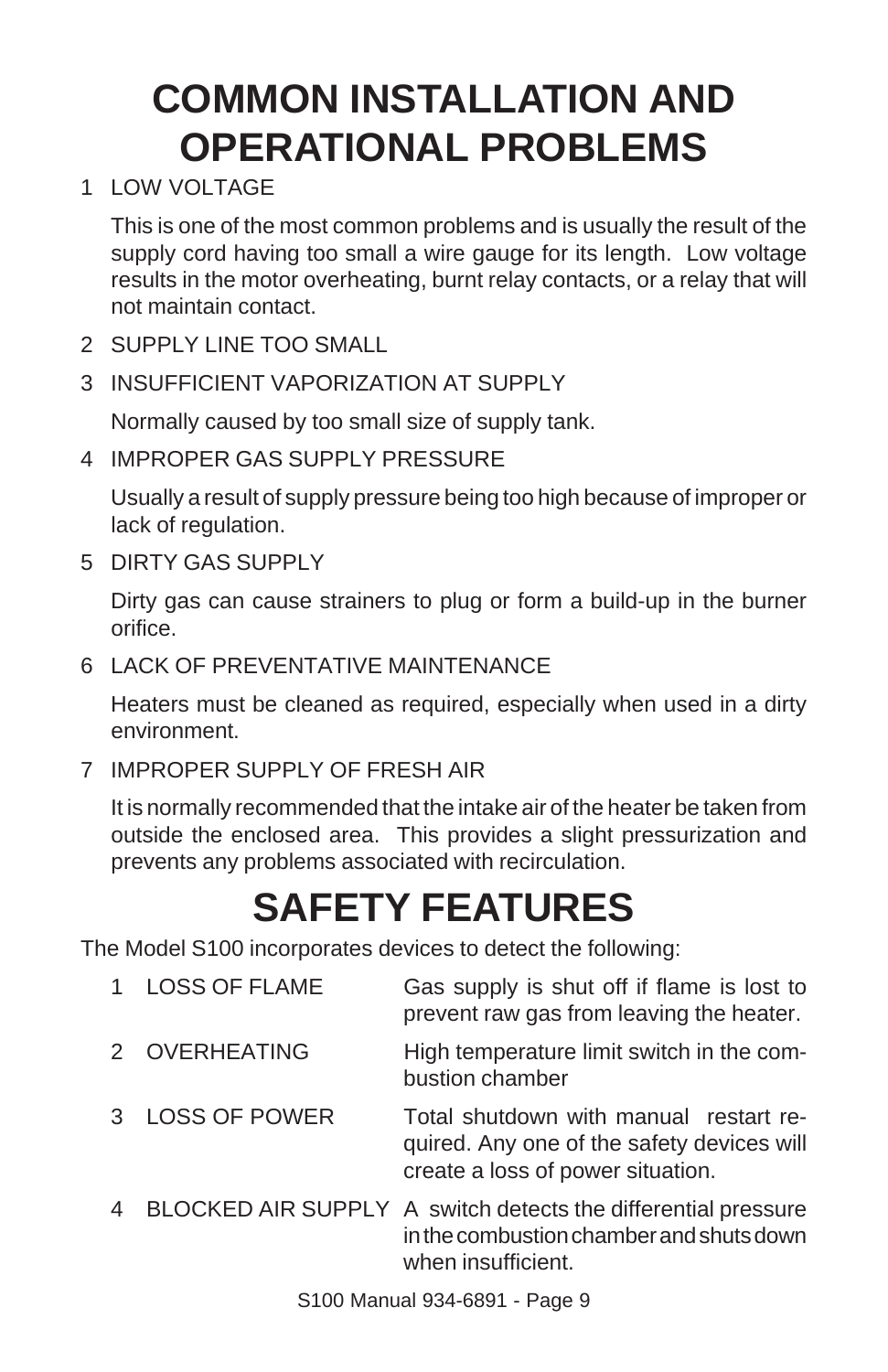### **DESIGN RELATED ADDITIONAL SAFETY FEATURES**

#### 1 LOW SKIN TEMPERATURE

Sure Flame Heaters are designed to have a low skin temperature. This provides added safety in the workplace.

#### 2 DURABLE CONSTRUCTION

The Model S100 uses a stainless steel burner for long life and consistent performance.

In order to maintain the highly efficient combustion of the Sure Flame Heater, the combustion chamber must remain as manufactured. Any change or distortion could alter the fuel/air mixture and create unwanted gases.

### **ON-SITE SAFETY PROBLEMS**

#### 1 SHORTING OUT OF DEFECTIVE COMPONENTS

This common problem saves short term expense at the risk of a large future cost. Any heaters found in this condition should be removed immediately.

2 IMPROPER ENCLOSURES

When heaters are installed partially to the outside for fresh air intake, strict adherence must be made to the minimum clearance to combustibles given on the instruction plate. Wood framing around a heater is a request for trouble.

#### 3 SUPPLYING LIQUID PROPANE TO HEATER

This problem has occurred from time to time. To minimize the damage, and possible personal injury, shut off the gas supply and let the heater run until all of the liquid in the lines has been vaporized.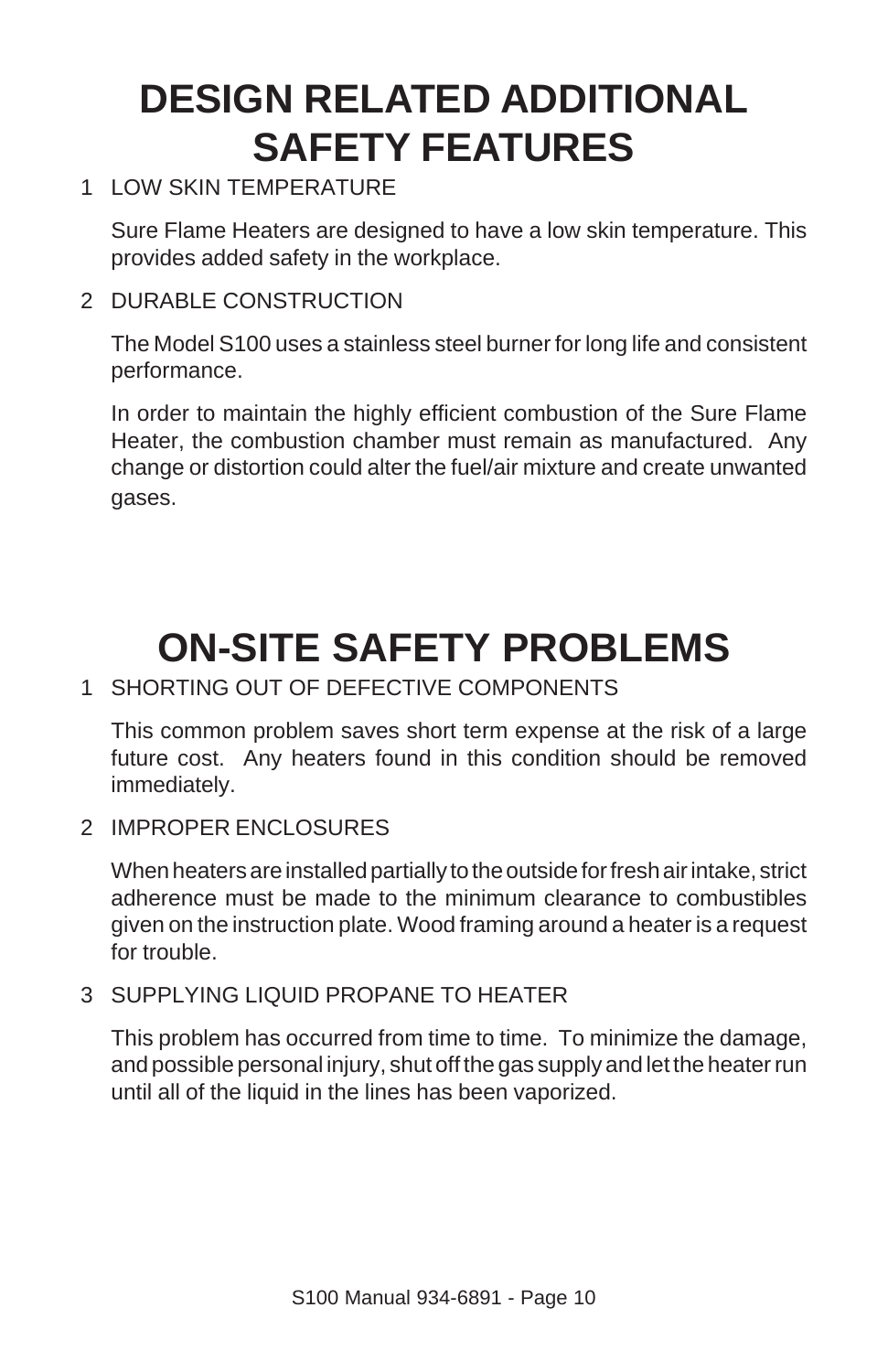## **PREVENTIVE MAINTENANCE**

Sure Flame Construction Heaters are built to withstand the rigours of operating on construction sites, for mining applications, and a multitude of other locations where heaters are used. To maintain the reliable performance required it is necessary to do a certain amount of regular maintenance.

#### A VISUAL CHECKS

The following items should be checked for excessive wear or damage:

- 1) Cords and Connectors
- 2) Wiring and Conduit
- 3) Heater Shell (including heat shield) and Control Box

It is recommended that units purchased as spares be rotated periodically, so that each unit will be placed in operation at least once every 90 days.

#### B BURNER

Flame Rod and Insulator - Clean with soap and water or solvent on a routine basis. Any build up on burner should also be removed at this time.

Spark Plug - Clean with solvent and check spark gap.

#### C CONTROL BOX

The inside of the control box should be cleaned using a dry cloth or by blowing compressed air. Do not use any liquid or aerosol spray cleaners. Also check that all electrical connections are snug and tight.

#### D MOTOR

The electric motor on the S100 Heater is fitted with sealed bearings and no oiling is required. Keep the motor clean by blowing or wiping off dust or dirt in order to prevent it from over heating.

#### E FAN

Check for dust or dirt build up on fan blades. Check the tightness of the set screw and run the heater to check for fan vibration.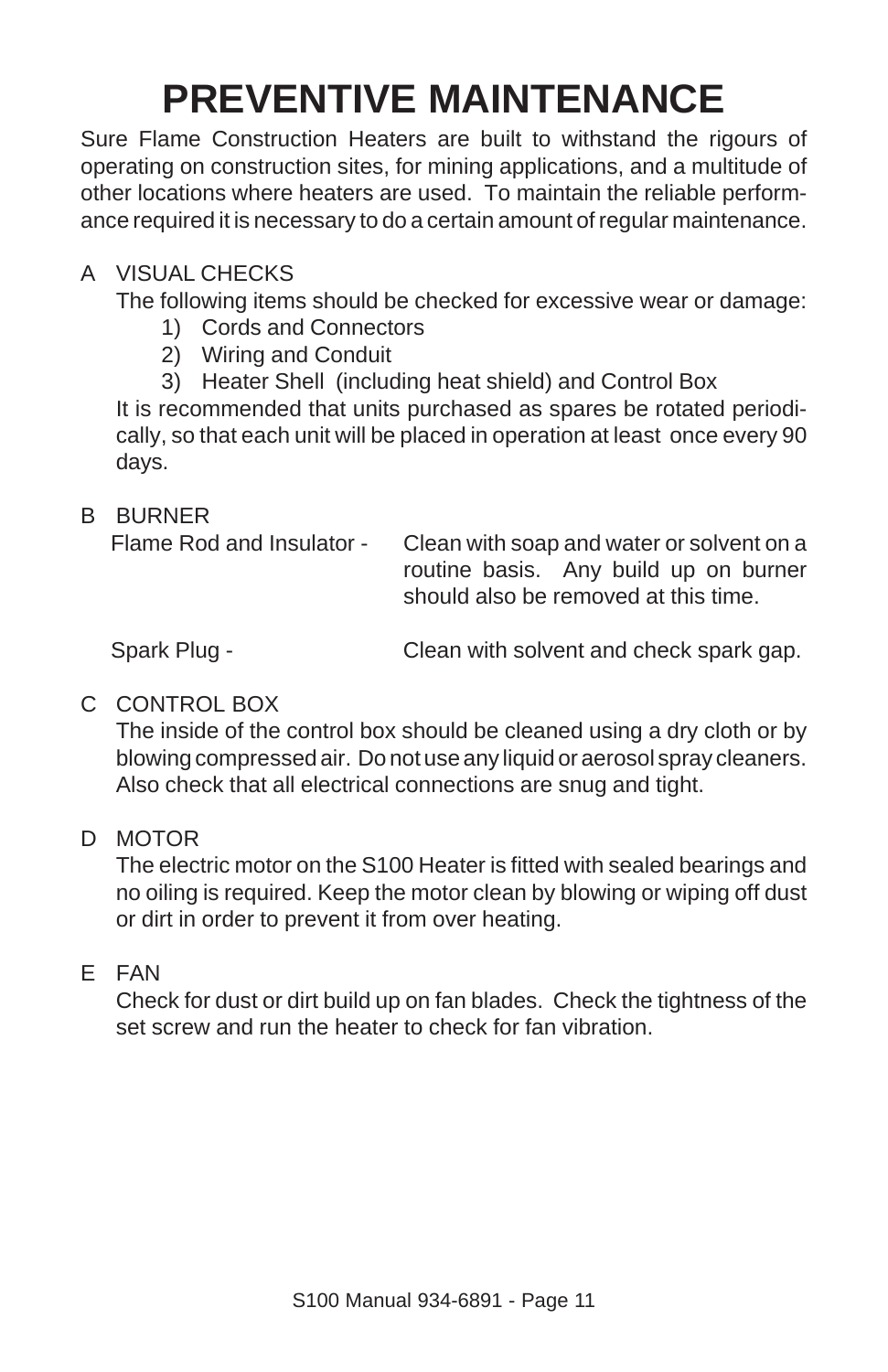#### **S100 HEATER PARTS**

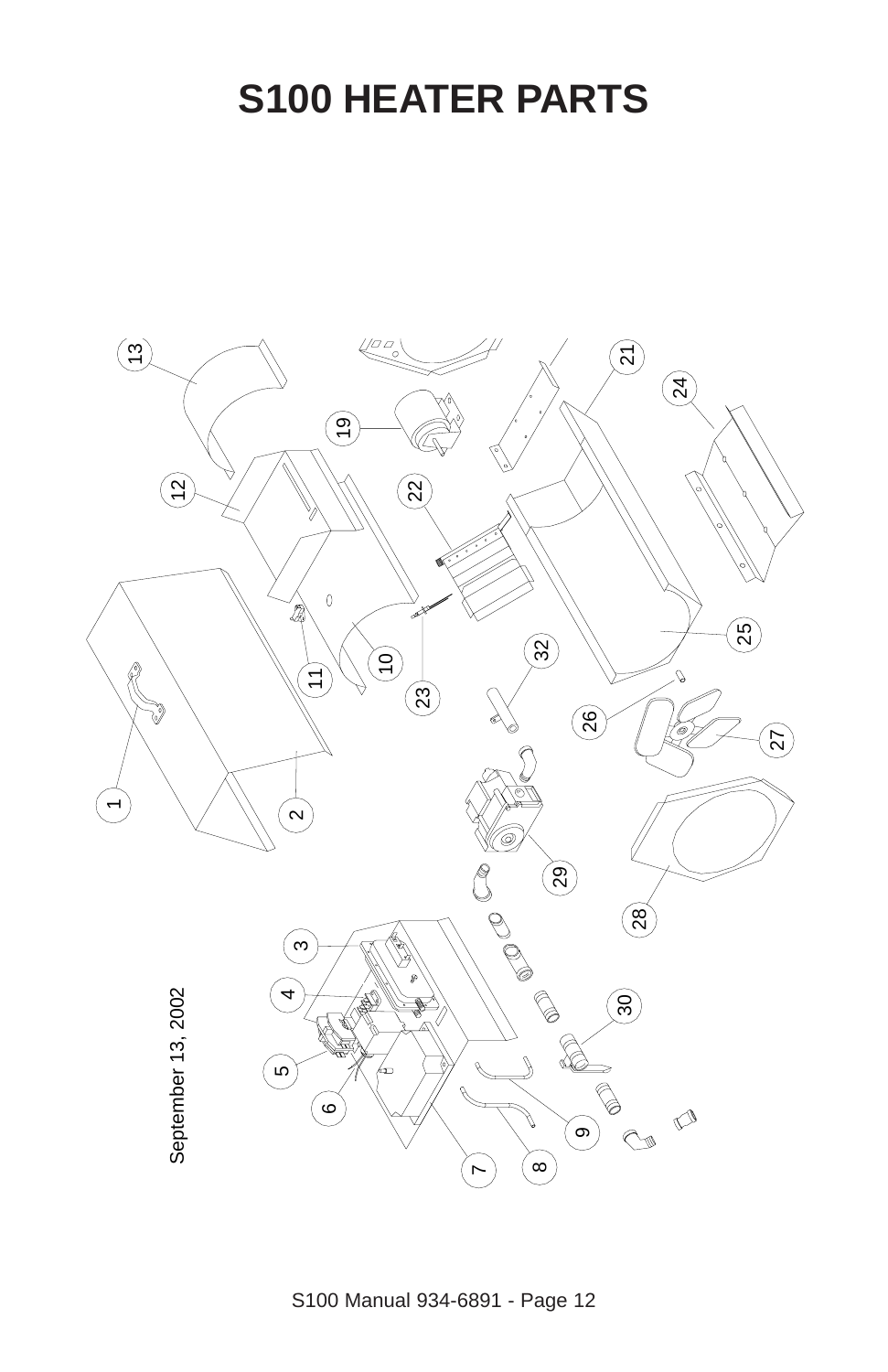### **S100 HEATER PARTS**

|                | Sept. 13, 2002        |                                      |
|----------------|-----------------------|--------------------------------------|
| Ref.           | Part No               | Description                          |
| 1              | 6897                  | Handle                               |
| $\overline{c}$ | S100-101              | <b>Top Shell</b>                     |
| 3              | 5124                  | Air Switch (0.2" W.C.)               |
| 4              | 5768                  | <b>Terminal Block</b>                |
| 5              | 4519                  | Motor Relay 24V                      |
| 6              | 4511                  | Transformer 24V                      |
| 7              | 8264                  | <b>Direct Spark Ignition Control</b> |
| 8              | S100-716              | Downstream Airtube "S"               |
| 9              | S100-715              | Upstream Airtube "C"                 |
| 10             | S100-115              | Front Top Heat Shield                |
| 11             | 2446                  | <b>HI Limit Switch</b>               |
| 12             | S100-110              | <b>Control Box</b>                   |
| 13             | S100-116              | <b>Top Rear Heat Shield</b>          |
| 14             | 3868                  | 24" Power Cord                       |
| 15             | S100-717              | S100 Fan Guard                       |
| 16             | 3337/8                | OFF Switch (Red)                     |
| 17             | 3337/9                | <b>ON Switch (Green)</b>             |
| 18             | S100-106              | <b>Rear End Panel</b>                |
| 19             | 6892                  | 1/8 HP Motor                         |
| 20             | S <sub>100</sub> -107 | Motor Mount                          |
| 21             | S100-102              | <b>Bottom Shell</b>                  |
| 22             | BV2-502               | <b>Burner</b>                        |
| 23             | 6894                  | <b>Triple Electrode</b>              |
| 24             | S100-109              | Base                                 |
| 25             | S100-103              | <b>Bottom Heat Shield</b>            |
| 26             | 6901                  | <b>Shaft Adapter</b>                 |
| 27             | 2419                  | Fan Blade                            |
| 28             | S100-105              | <b>Front End Panel</b>               |
| 29             | 6895                  | Gas Valve                            |
| 30             | S100-707              | Changeover Valve                     |
| 32             | S100-501              | Pipe Weldment                        |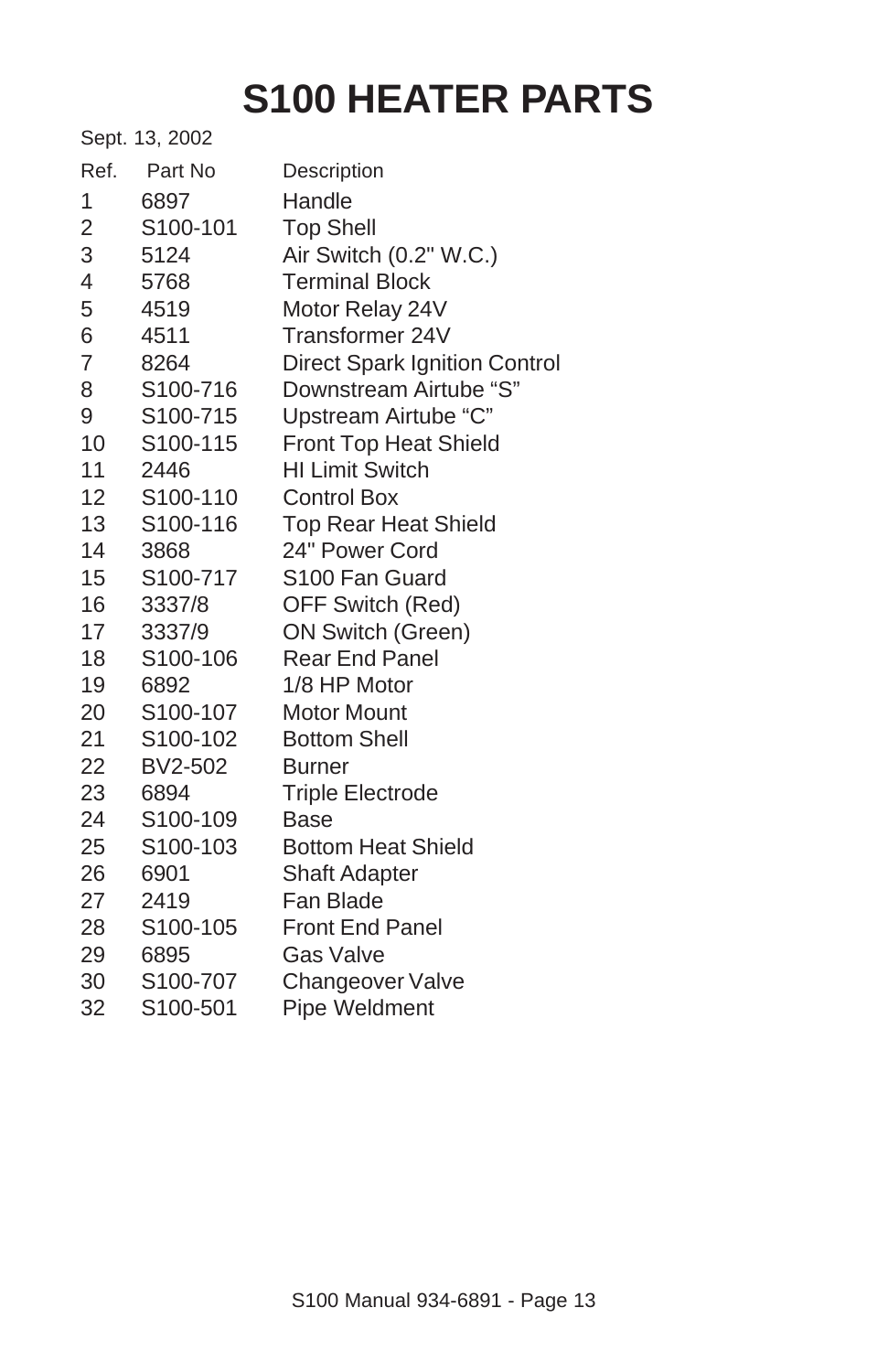#### **S100 CONNECTION WIRING DIAGRAM**